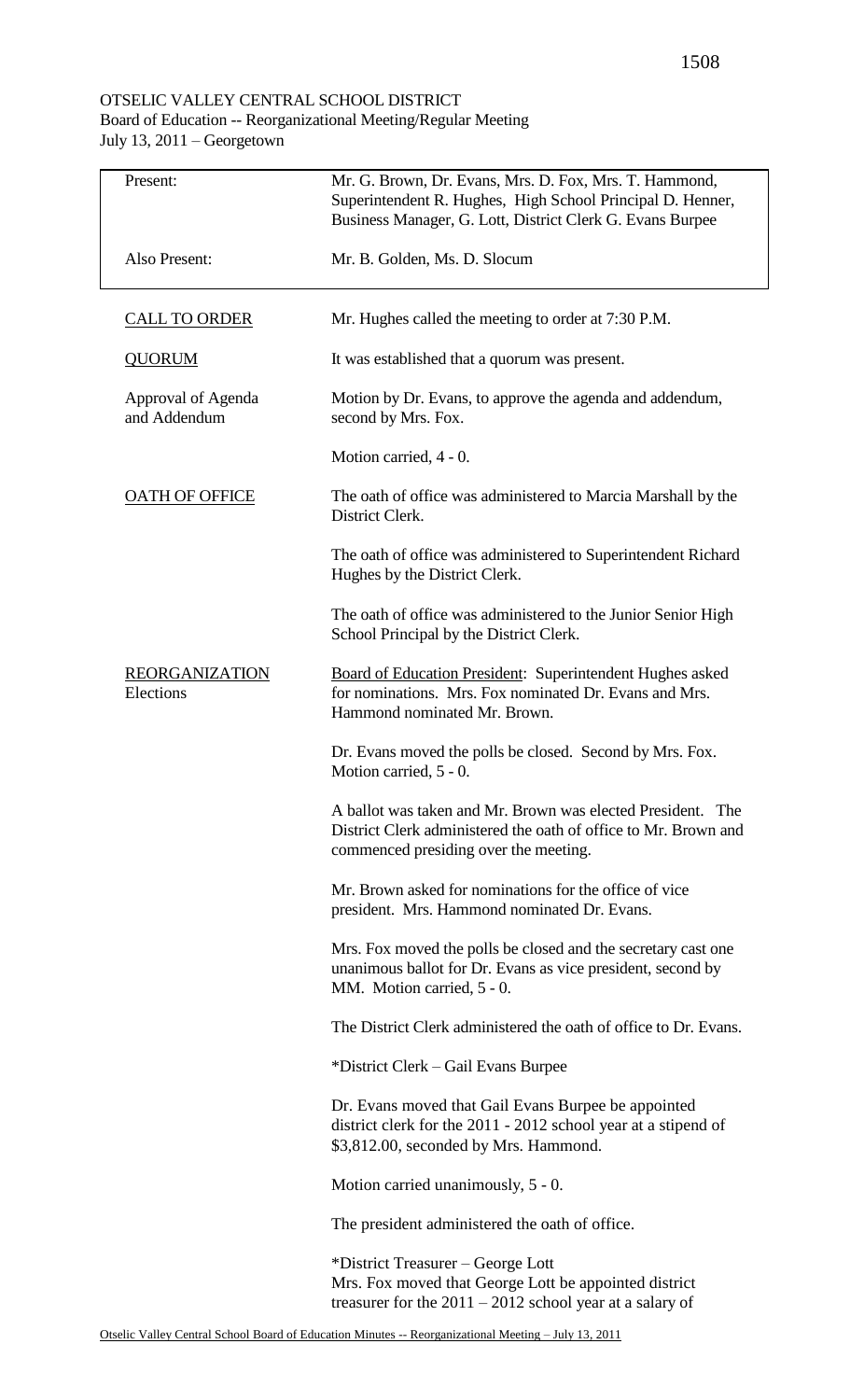| \$4,360.00, second by Dr. Evans. |  |
|----------------------------------|--|
|----------------------------------|--|

Motion carried unanimously, 5 - 0.

The district clerk administered the oath of office.

## **Appointments**

|                      | Motion by Mrs. Fox to approve the following appointments, |
|----------------------|-----------------------------------------------------------|
| second by Dr. Evans: |                                                           |

- 1. \*Deputy District Treasurer: Kellie Bishop
- 2. *\**District Tax Collector: NBT Bank at a stipend of \$2,500.00

\*The District has Public Employees Dishonesty Coverage on the above officers; the Central Treasurer for Extraclassroom Activity Accounts is also covered.

- 4. School Physician**:** Community Memorial Hospital
- 5. School Attorney: Matthew R. Fletcher \$185.00/hour; \$55.00/hour paralegal services; \$.55/mileage reimbursement; copying, etc at an additional 10% surcharge; other disbursements billed at cost
- Susan Johns \$190.00/hour plus disbursements 6. Central Treasurer for Extraclassroom Activity Accounts: Gail Burpee
- 7. Extraclassroom Activity Accounts Auditors: Richard Hughes, Superintendent of Schools; George Lott, District Treasurer
- 8. Attendance Officers: Elementary Nurse; Junior-Senior High School - High School Secretary
- 9. Independent Auditor: Ciaschi, Dietershagen, Little, Mickelson (General Purpose Financial Statement and Federal Compliance Audit) - at a stipend of \$18,000.00
- 10. Records Access Officer: George Lott
- 11. Records Management Officer: Gail Evans Burpee
- 12. Asbestos Designee: Kevin Springer

| 13. | Committee on Preschool Special Education:          |                              |  |
|-----|----------------------------------------------------|------------------------------|--|
|     | <b>Theresa Yantz</b>                               | Psychologist                 |  |
|     | <b>Judy Morgan</b>                                 | <b>Parent Member</b>         |  |
|     | <b>Jill Sawyer</b>                                 | <b>Parent Member</b>         |  |
|     | Erica LaBuz                                        | <b>Chenango County</b>       |  |
|     |                                                    | Representative               |  |
|     | <b>Maureen Dunn</b>                                | <b>Madison County</b>        |  |
|     |                                                    | Representative               |  |
|     | <b>Lacey Eaves</b>                                 | C.P.S.E. Chairperson         |  |
| 14. | Committee on Special Education:                    |                              |  |
|     | <b>Theresa Yantz</b>                               | Psychologist                 |  |
|     | <b>Judy Morgan</b>                                 | <b>Parent Member</b>         |  |
|     | <b>Jill Sawyer</b>                                 | <b>Parent Member</b>         |  |
|     | <b>Community Memorial Hosp.</b>                    | School Physician             |  |
|     | Pamela Adams                                       | <b>Special Education</b>     |  |
|     |                                                    | Teacher                      |  |
|     | Ellen Fairbank                                     | <b>Special Education</b>     |  |
|     |                                                    | Teacher                      |  |
|     | Sarah Eschen                                       | <b>Special Education</b>     |  |
|     |                                                    | Teacher                      |  |
|     | Diane Slocum                                       | <b>Special Education</b>     |  |
|     |                                                    | Teacher                      |  |
|     | Lacey Eaves                                        | Chairperson                  |  |
|     | Daniel Henner                                      | <b>High School Principal</b> |  |
| 15. | 504 Officer:<br>Lacey Eaves                        |                              |  |
|     | 504 Co-Officer: Nancy Gallaher                     |                              |  |
| 16. | Designee to Board of Directors, Delaware-Chenango- |                              |  |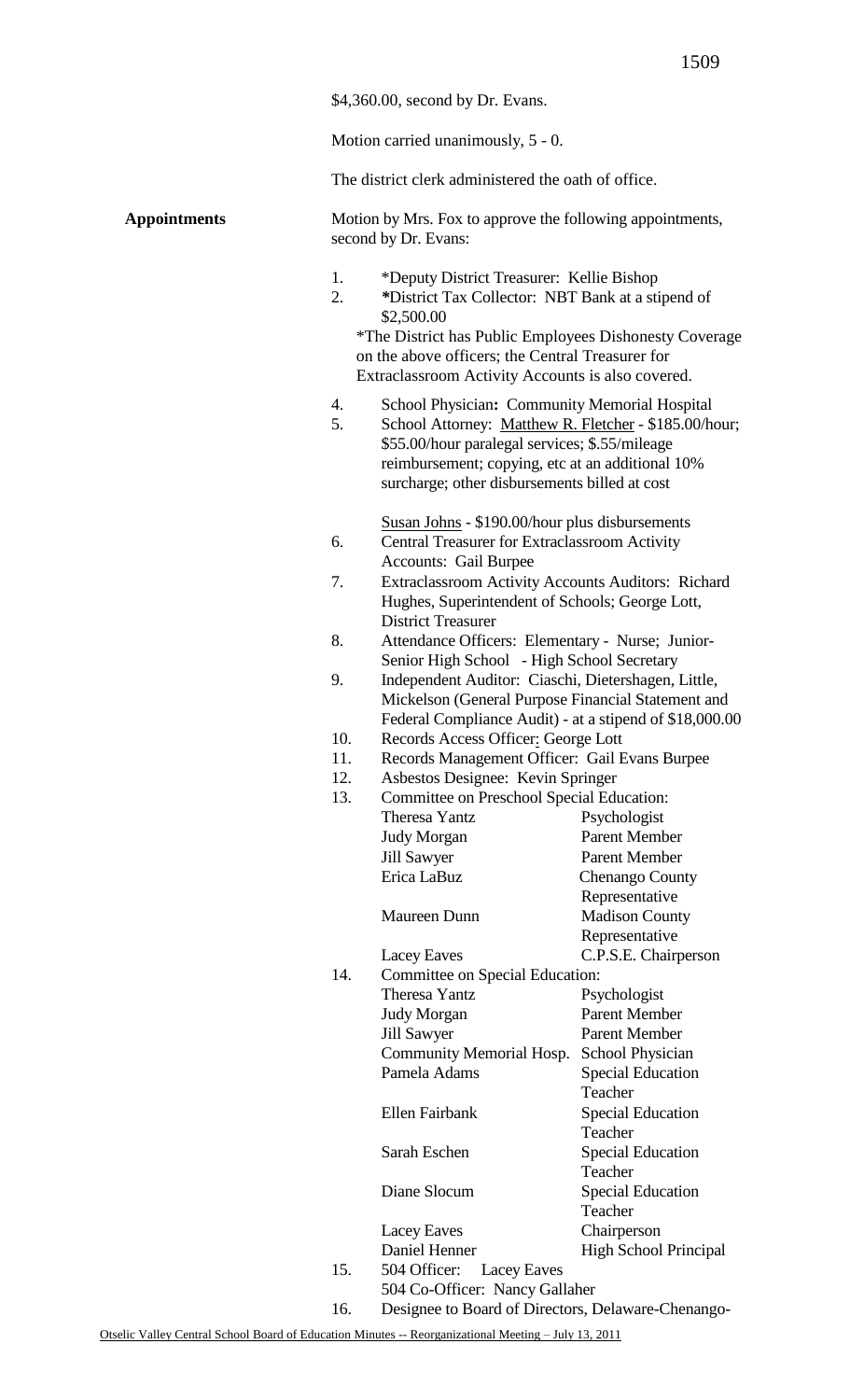|                       | 17.                                                                                | Madison-Otsego BOCES Health Consortium: Richard<br>Hughes, Superintendent of Schools<br>Alternate Designee to Board of Directors, Delaware-<br>Chenango-Madison-Otsego BOCES Health<br>Consortium: George Lott |  |
|-----------------------|------------------------------------------------------------------------------------|----------------------------------------------------------------------------------------------------------------------------------------------------------------------------------------------------------------|--|
|                       |                                                                                    | Motion carried, 5 - 0.                                                                                                                                                                                         |  |
| <b>Designations</b>   | Motion by Mrs. Fox, to approve the following designations,<br>second by Dr. Evans: |                                                                                                                                                                                                                |  |
|                       | 1.                                                                                 | <b>Official Bank Depository for All District Funds: NBT</b><br>Bank, South Otselic office JP Morgan Chase Bank,<br>Binghamton                                                                                  |  |
|                       | 2.                                                                                 | Board of Education Meeting Dates, Time and Location:<br>Third Wednesday, at 7:30 p.m. at alternating sites                                                                                                     |  |
|                       | 3.                                                                                 | Official Newspapers: The Evening Sun, The Mid-<br>York Weekly                                                                                                                                                  |  |
|                       | 4.                                                                                 | Payroll Calendar: Commencing with the July 8, 2011<br>check, bi-weekly                                                                                                                                         |  |
|                       | 5.                                                                                 | Mileage Rate: Federal I.R.S. rate for mileage<br>reimbursement                                                                                                                                                 |  |
|                       | 6.                                                                                 | Copying Rate: \$.10 per page                                                                                                                                                                                   |  |
|                       | 7.                                                                                 | Date of Tax Warrant: September 1, 2011                                                                                                                                                                         |  |
|                       | 8.                                                                                 | Annual BOCES Administrative Budget Vote and                                                                                                                                                                    |  |
|                       |                                                                                    | Board Member Election: April 24, 2012                                                                                                                                                                          |  |
|                       |                                                                                    | Motion carried, 5 - 0.                                                                                                                                                                                         |  |
| <b>Authorizations</b> |                                                                                    | Motion by Mrs. Fox to approve the following authorizations,<br>second by MM:                                                                                                                                   |  |
|                       | 1.                                                                                 | Purchasing Agent: Richard Hughes, Superintendent of<br>Schools                                                                                                                                                 |  |
|                       | 2.                                                                                 | Insurance Consultant: Dennis Mirabito, Craine &<br>Mirabito, Sherburne, N.Y.                                                                                                                                   |  |
|                       | 3.                                                                                 | Payroll Certification: Richard Hughes, Superintendent<br>of Schools                                                                                                                                            |  |
|                       | 4.                                                                                 | Authorization of Attendance of Board Members at<br>Conventions, Workshops, Conferences, and                                                                                                                    |  |
|                       | 5.                                                                                 | Memberships: Attendance authorized, with expenses.<br>Establishment of Petty Cash Fund: \$100.00 at the<br>District Office. Richard Hughes, Superintendent of                                                  |  |
|                       | 6.                                                                                 | Schools, responsible<br>Petty Cash Change Fund for Admissions: George Lott,                                                                                                                                    |  |
|                       | 7.                                                                                 | District Treasurer - \$50.00<br>Petty Cash Change Fund for Cafeteria: George Lott,                                                                                                                             |  |
|                       |                                                                                    | District Treasurer - \$50.00                                                                                                                                                                                   |  |
|                       | 8.                                                                                 | Designation of Authorized Signatures on Checks:<br>George Lott, District Treasurer; Kellie Bishop, Deputy<br><b>District Treasurer</b>                                                                         |  |
|                       | 9.                                                                                 | Budget Transfers: Richard Hughes, Superintendent of<br>Schools                                                                                                                                                 |  |
|                       | 10.                                                                                | Authorization to Apply for Grants in Aid (State and<br>Federal): Richard Hughes, Superintendent of Schools                                                                                                     |  |
|                       | 11.                                                                                | Preparing Bids: George Lott                                                                                                                                                                                    |  |
|                       | 12.                                                                                | Career and Technical Education Advisory Council:                                                                                                                                                               |  |
|                       |                                                                                    | Delaware-Chenango-Madison-Otsego BOCES                                                                                                                                                                         |  |
|                       | 13.                                                                                | Authorization to prepare Bond/Anticipation Notes:<br>George Lott                                                                                                                                               |  |
|                       | 14.                                                                                | Authorize Staff Development Activities: Richard<br>Hughes                                                                                                                                                      |  |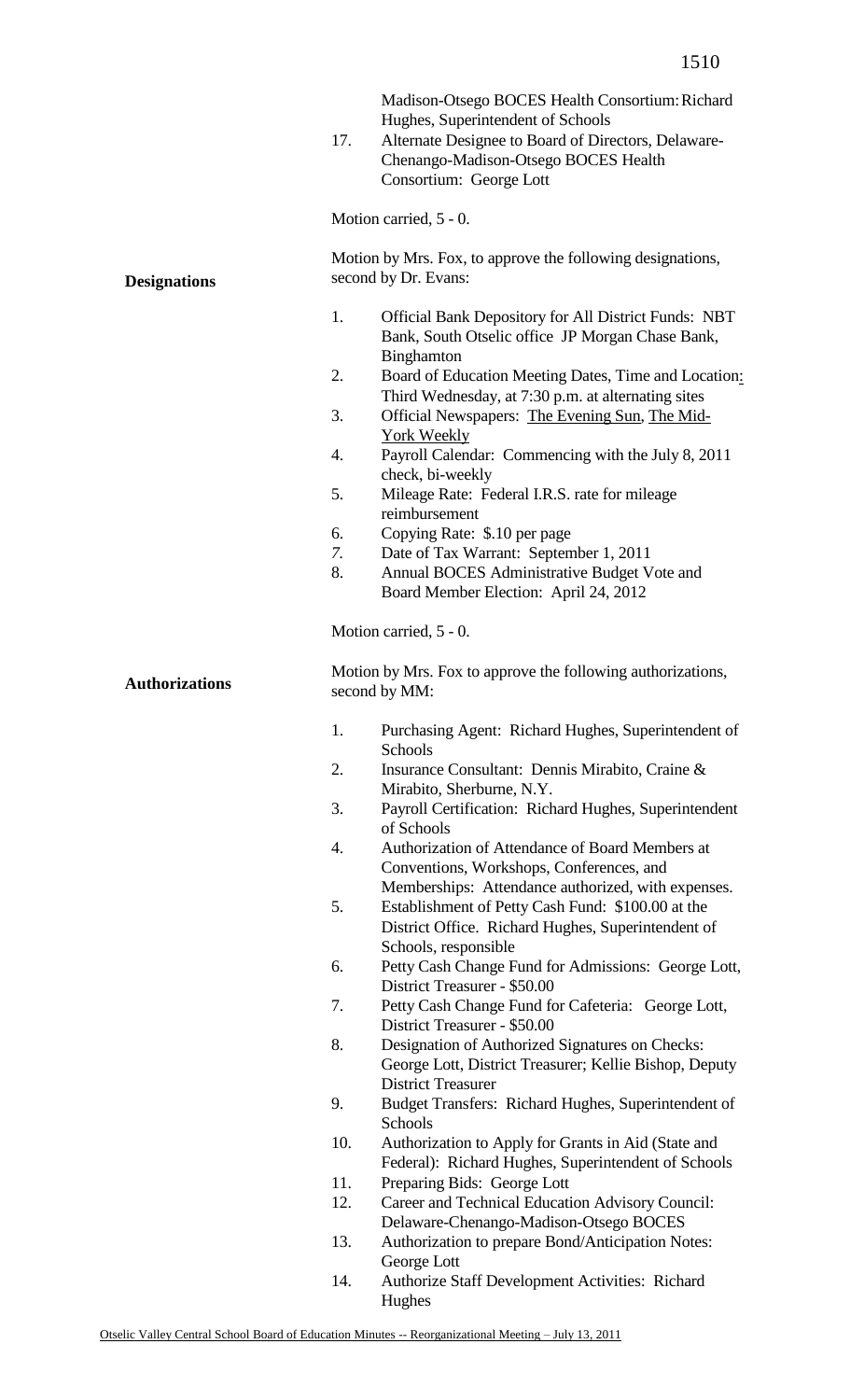|                                                                       | 15.<br>Authorization of Treasurer to invest revenues with the<br>approval of the Superintendent: George Lott<br>Authorization of Superintendent to request medical<br>16.<br>exams: Richard Hughes<br>HIPPA Privacy Officer - Richard Hughes<br>17.<br>18.<br>Medicaid Compliance Officer - Gail Evans Burpee        |  |
|-----------------------------------------------------------------------|----------------------------------------------------------------------------------------------------------------------------------------------------------------------------------------------------------------------------------------------------------------------------------------------------------------------|--|
|                                                                       | Motion carried, 5 - 0.                                                                                                                                                                                                                                                                                               |  |
| <b>Policy Review and</b><br><b>Readoptions</b>                        | This meeting constitutes the annual review of the following<br>policies:<br>Investment Policy - #5220<br>Purchasing Policy - #5410<br>District Safety Plan - #5681                                                                                                                                                   |  |
|                                                                       | Motion by Mrs. Fox, to readopt all policies in effect during the<br>previous year, second by Dr. Evans.                                                                                                                                                                                                              |  |
|                                                                       | Motion carried, 5 - 0.                                                                                                                                                                                                                                                                                               |  |
| <b>Miscellaneous</b><br><b>Appointments</b>                           | Chenango County School Boards Representative: Mrs.<br>Marshall volunteered.                                                                                                                                                                                                                                          |  |
|                                                                       | Legislative Liaison: Dr. Evans volunteered                                                                                                                                                                                                                                                                           |  |
| ROUTINE MATTERS<br>Approval on Minutes of<br><b>Previous Meetings</b> | Motion by Dr. Evans, second by Mrs. Hammond, to approve the<br>minutes of the June 15, June 22, June 23, and June 30, 2011<br>meeting.                                                                                                                                                                               |  |
|                                                                       | Motion carried, 5 - 0.                                                                                                                                                                                                                                                                                               |  |
| <b>Financial Reports</b><br>$(FY'11/12 - #1)$                         | Dr. Evans moved to table the June financial reports. Second by<br>Mrs. Marshall.                                                                                                                                                                                                                                     |  |
|                                                                       | Motion carried, 5 - 0.                                                                                                                                                                                                                                                                                               |  |
| Correspondence                                                        | Thank you notes from Wendy Miller, Karl Graham, and Chelsea<br>Batchelor were circulated.                                                                                                                                                                                                                            |  |
|                                                                       | A letter from Mr. Franklin on behalf of the BAT committee was<br>shared supporting a building project.                                                                                                                                                                                                               |  |
| PUBLIC COMMENT                                                        | Ms. Slocum is excited about working with the Board as<br><b>OVTA</b> President.                                                                                                                                                                                                                                      |  |
| <u>REPORTS</u><br>Superintendent's                                    | Mr. Hughes reported on the following items:<br>• Mrs. Gallaher is substituting as the elementary principal.<br>Mr. Henner started as the junior senior high school<br>$\bullet$<br>principal on July 1, 2011.<br>A Board retreat was scheduled for July 30, 2011 from<br>8:00 AM until 12:00 PM.                     |  |
| <b>Business Manager's</b>                                             | Mr. Lott reported on the following items:<br>The District is in good shape at the end of the $2010 - 2011$<br>$\bullet$<br>school year. The reserve fund is not as much as last year.<br>Suggested developing a policy outlining meal charging for<br>the cafeteria program.<br>Shared property tax cap information. |  |
| High School Principal's                                               | Mr. Henner reported on the following items:<br>Looking at school and Regents score data.                                                                                                                                                                                                                             |  |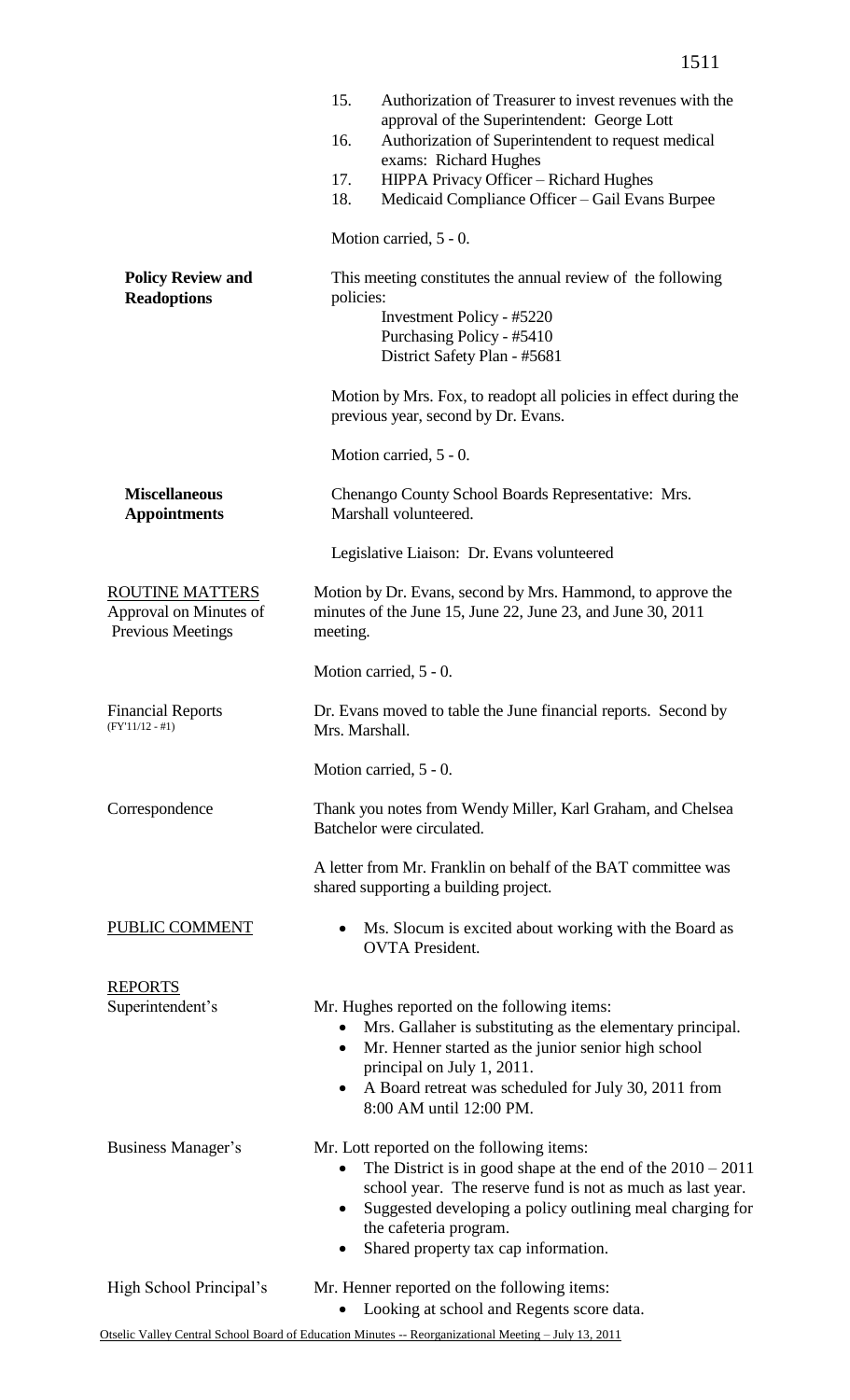| ⊥J ⊥ ∠                                                                                                                                                                                                                                                                                                                                                                |
|-----------------------------------------------------------------------------------------------------------------------------------------------------------------------------------------------------------------------------------------------------------------------------------------------------------------------------------------------------------------------|
| Mr. Brown asked that the junior senior high school still<br>implement a bullying program with the Student Council.<br>Rachel's Challenge will be brought to the District in<br>September.<br>The following topics were discussed:<br>Mrs. Fox asked what the procedures are for outside<br>organizations using the facilities. Mr. Hughes explained<br>what they are. |
| This meeting constitutes the third reading of the Animals in the<br>School (Instructional Purposes) Policy of the Otselic Valley<br>Central School Policy Manual.                                                                                                                                                                                                     |
| Motion by Mrs. Fox, upon the recommendation of the<br>Superintendent of Schools to adopt section #8250, Animals in the<br>School (Instructional Purposes) Policy of the Otselic Valley<br>Central School Policy Manual. Second by Dr. Evans.                                                                                                                          |
| Motion carried, 5 - 0.                                                                                                                                                                                                                                                                                                                                                |
| This meeting constitutes the third reading of the Purchasing<br>Policy, #5410 of the Otselic Valley Central School Policy<br>Manual.                                                                                                                                                                                                                                  |
| Motion by Mrs. Fox, upon the recommendation of the<br>Superintendent of Schools to adopt section #5410, Purchasing<br>Policy of the Otselic Valley Central School Policy Manual.<br>Second by Mrs. Marshall.                                                                                                                                                          |
| Motion carried, 5 - 0.                                                                                                                                                                                                                                                                                                                                                |
| This meeting constitutes the third reading of the Pest Management                                                                                                                                                                                                                                                                                                     |

Policy Manual – Third Reading – Pest Management Policy, #5632 Policy, #5632 of the Otselic Valley Central School Policy Manual.

> Motion by Mrs. Hammond, upon the recommendation of the Superintendent of Schools to adopt section #5632, Pest Management Policy of the Otselic Valley Central School Policy Manual. Second by Mrs. Marshall.

Motion carried, 5 - 0.

Policy Manual – Third Reading – Make Up Credit Policy, #7223 This meeting constitutes the third reading of the Make Up Credit Policy, #7223 of the Otselic Valley Central School Policy Manual.

> Motion by Mrs. Fox, upon the recommendation of the Superintendent of Schools to adopt section #7223, Make Up Credit Policy of the Otselic Valley Central School Policy Manual. Second by Mrs. Hammond.

Motion carried, 5 - 0.

Policy Manual – Second Reading – Sexual Harassment of District Personnel, #6000 This meeting constitutes the second reading of the sexual harassment of District Personnel, #6000, of the Otselic Valley Central School Policy Manual.

Board Member's

**UNFINISHED BUSINESS**

Policy Manual – Third Reading – Animals in the School (Instructional Purposes) Policy, #8250

Policy Manual – Third Reading – Purchasing

Policy, #5410

**NEW BUSINESS** Personnel Recommendations Motion by Dr. Evans, upon the recommendation of the Superintendent of Schools to approve the following extra curricular appointments: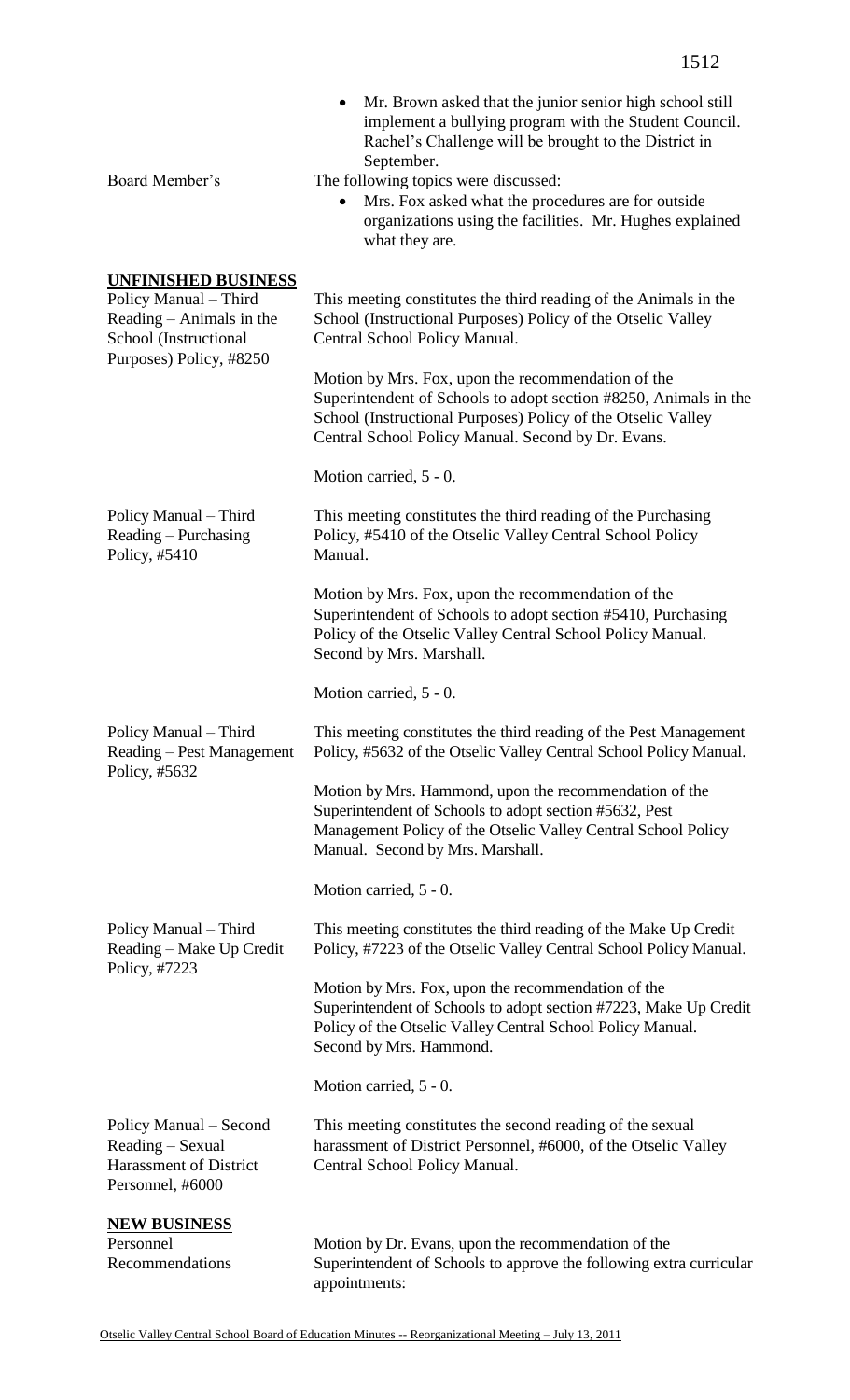(Stipends are based on the 2010-2011 rate of the OVTA contract.)

| Pamela Adams            | Appointment as the<br><b>IRT</b> Facilitator for<br>the $5-12$ building<br>for the 2011-2012<br>school year | At a stipend of<br>\$43.00 per hour                             |
|-------------------------|-------------------------------------------------------------------------------------------------------------|-----------------------------------------------------------------|
| Pamela Adams            | Appointment as a<br>class of 2012<br>advisor for the<br>2011-2012 school<br>year                            | At a stipend of<br>\$528.00 plus<br>experience of<br>\$132.00   |
| Sadie Allen             | Appointment as $\frac{1}{2}$<br>cast director of the<br>Spring Musical for<br>the 2011-2012<br>school year  | At a stipend of<br>\$818.00                                     |
| Sadie Allen             | Appointment as an<br>activity supervisor<br>for the 2011-2012<br>school year                                | At a stipend per the<br><b>OVTA</b> contract                    |
| Sadie Allen             | Appointment as the<br>cheerleading<br>advisor for the<br>2011-2012 school<br>year                           | At a stipend of<br>\$1,900.00 plus<br>experience of<br>\$760.00 |
| Sadie Allen             | Appointment as a<br>Class of 2015<br>advisor                                                                | At a stipend of<br>\$212.00 plus<br>experience of<br>\$21.20    |
| <b>Justin Barlow</b>    | Appointment as the<br>boys varsity soccer<br>coach for the 2011-<br>2012 school year                        | At a stipend of<br>\$2,082.00                                   |
| <b>Justin Barlow</b>    | Appointment as the<br>boys junior varsity<br>basketball coach for<br>the 2011-2012<br>school year           | At a stipend of<br>\$2,759.00 plus<br>experience of<br>\$275.90 |
| Mary Helen Blake        | Appointment as the<br>student council co-<br>advisor for the<br>2011-2012 school<br>year                    | At a stipend of<br>\$237.00 plus<br>experience of<br>\$115.20   |
| Mary Helen Blake        | Appointment as a<br>Class of 2013<br>advisor                                                                | At a stipend of<br>\$370.00 plus<br>experience of<br>\$129.50   |
| <b>Sally Bucalo</b>     | Appointment as an<br>elementary<br>newspaper co-<br>advisor for the<br>2011-2012 school<br>year             | At a stipend of<br>\$264.00 plus<br>experience of<br>\$92.40    |
| <b>Caitlyn Connelly</b> | Appointment as the<br>Spanish club<br>advisor for the<br>2011-2012 school<br>year                           | At a stipend of<br>\$212.00 plus<br>experience of<br>\$21.20    |
| JaimeLynn Davis         | Appointment as the<br>girls varsity                                                                         | At a stipend of<br>\$3252,00                                    |

## Extracurricular Appointments

Otselic Valley Central School Board of Education Minutes -- Reorganizational Meeting – July 13, 2011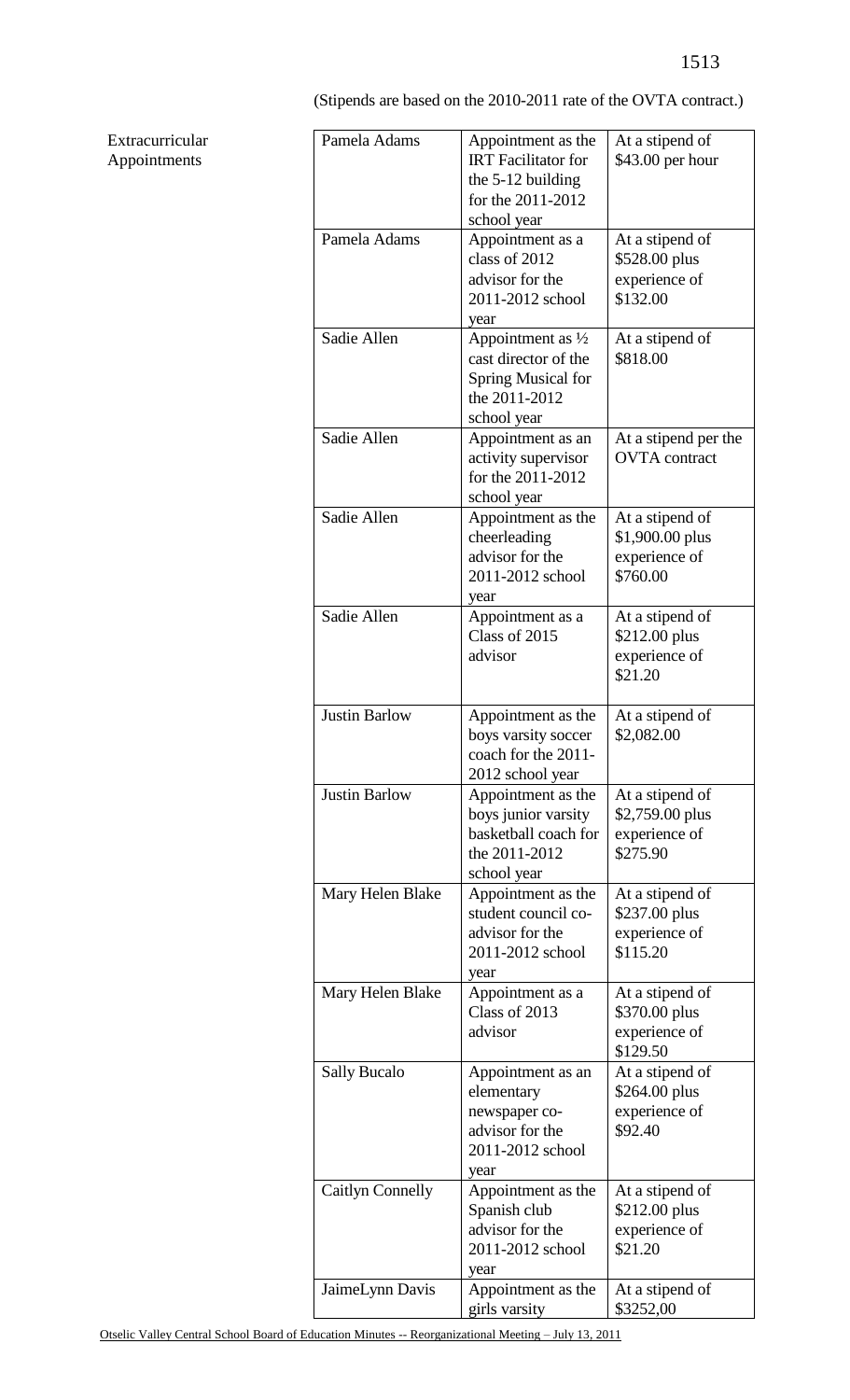|                         | basketball coach for<br>the 2011-2012<br>school year                                                       |                                                                  |
|-------------------------|------------------------------------------------------------------------------------------------------------|------------------------------------------------------------------|
| John Decker             | Appointment as the<br>marching band<br>director for the<br>2011-2012 school<br>year                        | At a stipend of<br>\$1,636.00 plus<br>experience of<br>\$981.60  |
| Michael Foor-<br>Pessin | Appointment as a<br>student council co-<br>advisor for the<br>2011-2012 school<br>year                     | At a stipend of<br>\$237.00 plus<br>experience of<br>\$130.35    |
| Michael Foor-<br>Pessin | Appointment as the<br>Fall play director<br>for the 2011-2012<br>school year                               | At a stipend of<br>$$1,636.00$ plus<br>experience of<br>\$818.00 |
| Jennifer George         | Appointment as a<br>Class of 2013<br>advisor for the<br>2011-2012 school<br>year                           | At a stipend of<br>\$370.00                                      |
| Patricia Graham         | Appointment as the<br><b>Biology Club</b><br>advisor for the<br>2011-2012 school<br>year                   | At a stipend of<br>\$212.00 plus<br>experience of<br>\$95.40     |
| Patricia Graham         | Appointment as an<br>Envirothon advisor<br>for the 2011-2012<br>school year                                | At a stipend of<br>\$212.00 plus<br>experience of<br>\$95.40     |
| Patricia Graham         | Appointment as the<br>Ski Club advisor<br>for the 2011-2012<br>school year                                 | At a stipend of<br>\$898.00 plus<br>experience of<br>\$673.50    |
| Patricia Graham         | Appointment as a<br>shot clock timer for<br>the boys basketball<br>games for the 2011-<br>2012 school year | At a stipend of<br>\$27.00 per game                              |
| Patricia Graham         | Appointment as as<br>an AED instructor<br>for the 2011-2012<br>school year                                 | At a stipend of<br>\$34.00 per hour                              |
| Patricia Graham         | Appointment as a<br>class of 2014<br>advisor for the<br>2011-2012 school<br>year                           | At a stipend of<br>\$212.00 plus<br>experience of<br>\$127.20    |
| <b>Barbara Graves</b>   | Appointment as an<br>activity supervisor<br>for the 2011-2012<br>school year                               | At a stipend per the<br><b>OVTA</b> contract                     |
| Julie Hammer            | Appointment as the<br>elementary book<br>club advisor for the<br>2011-2012 school<br>year                  | At a stipend of<br>\$212.00 plus<br>experience of<br>\$42.40     |
| <b>Julie Hammer</b>     | Appointment as the<br>head teacher at the<br>elemtentary school                                            | At a stipend of<br>\$750.00                                      |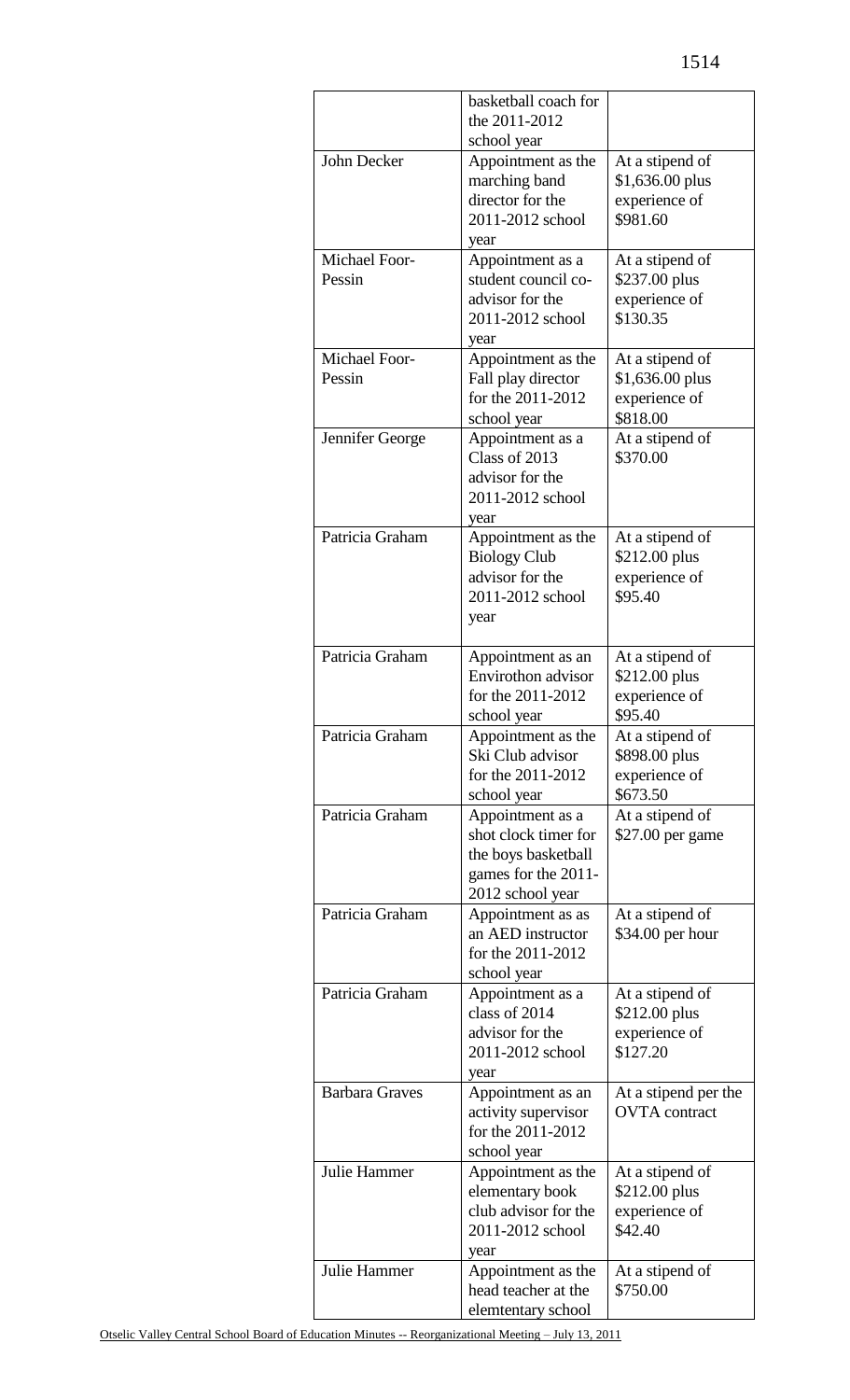|                      | for the 2011-2012                         |                          |
|----------------------|-------------------------------------------|--------------------------|
|                      | school year                               |                          |
| Eileen               | Appointment as as                         | At a stipend of          |
| Knickerbocker        | the boys modified<br>soccer coach for the | \$1,528.00 plus          |
|                      |                                           | experience of            |
|                      | 2011-2012 school                          | \$1,146.00               |
| Eileen               | year<br>Appointment as the                | At a stipend of          |
| Knickerbocker        | scoreboard operator                       | \$33.00 per game         |
|                      | for all home                              |                          |
|                      | basketball games                          |                          |
|                      | for the 2011-2012                         |                          |
|                      | school year                               |                          |
| Eileen               | Appointment as an                         | At a stipend of          |
| Knickerbocker        | <b>AED</b> instructor for                 | \$34.00 per hour         |
|                      | the 2011-2012                             |                          |
|                      | school year                               |                          |
| Eileen               | Appointment as the                        | At a stipend of          |
| Knickerbocker        | girls modified                            | \$1,528.00 plus          |
|                      | softball coach for                        | experience of            |
|                      | the 2011-2012                             | \$1,146.00.              |
|                      | school year                               |                          |
| <b>Susan LeBlanc</b> | Appointment as the                        | At a stipend of          |
|                      | high school book                          | \$212.00 plus            |
|                      | club advisor for the                      | experience of            |
|                      | 2011-2012 school                          | \$21.20                  |
|                      | year                                      |                          |
| <b>Susan LeBlanc</b> | Appointment as a                          | At a stipend of          |
|                      | class of 2015                             | \$212.00 plus            |
|                      | advisor for the<br>2011-2012 school       | experience of<br>\$21.20 |
|                      | year                                      |                          |
| <b>Susan LeBlanc</b> | Appointment as a                          | At a stipend of          |
|                      | Viking TV advisor                         | \$500.00.                |
|                      | for the 2011-2012                         |                          |
|                      | school year                               |                          |
| David Loomis         | Appointment as the                        | At a stipend of          |
|                      | boys varsity                              | \$3,252.00 plus          |
|                      | basketball coach for                      | experience of            |
|                      | the 2011-2012                             | \$2,439.00               |
|                      | school year                               |                          |
| <b>Roy Marshall</b>  | Appointment as a                          | At a stipend of          |
|                      | score keeper for the                      | \$33.00 per game         |
|                      | junior varsity and                        |                          |
|                      | varsity boys                              |                          |
|                      | basketball games                          |                          |
|                      | for the 2011-2012                         |                          |
| Roy Marshall         | school year                               | At a stipend per the     |
|                      | Appointment as an<br>activity supervisor  | <b>OVTA</b> contract     |
|                      | for the 2011-2012                         |                          |
|                      | school year                               |                          |
| Rose McGrath         | Appointment as an                         | At a stipend of          |
|                      | elementary                                | \$264.00                 |
|                      | newspaper co-                             |                          |
|                      | advisor for the                           |                          |
|                      | 2011-2012 school                          |                          |
|                      | year                                      |                          |
| <b>Colleen Morse</b> | Appointment as a                          | At a stipend of          |
|                      | class of 2012                             | \$528.00 plus            |
|                      | advisor                                   | experience of            |
|                      |                                           | \$52.80                  |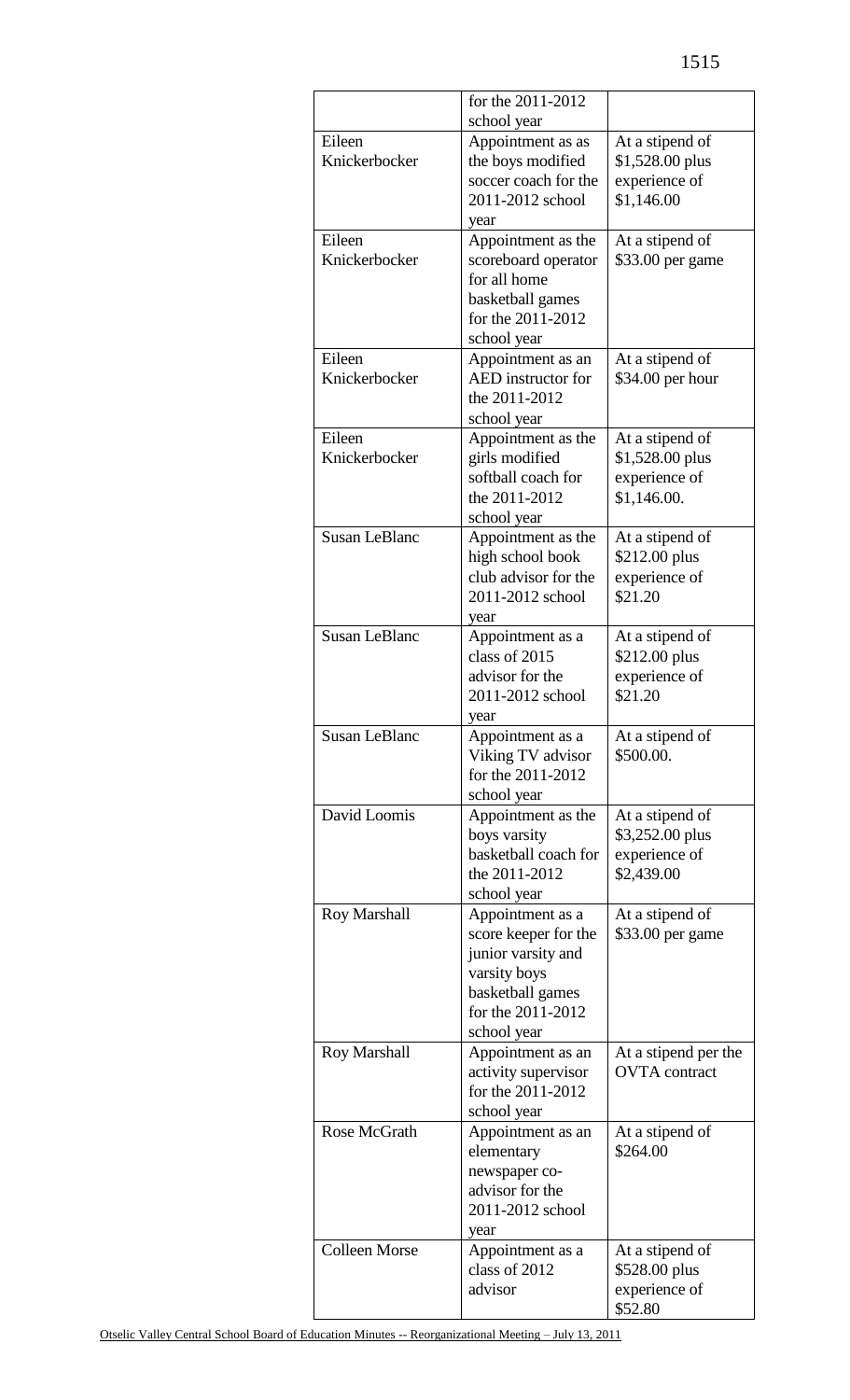| Jenny Osowski           | Appointment as the<br>At a stipend of<br>yearbook advisor<br>\$1,636.00 plus<br>for the 2011-2012<br>experience of |                                  |
|-------------------------|--------------------------------------------------------------------------------------------------------------------|----------------------------------|
|                         | school year                                                                                                        | \$736.20                         |
| <b>Jacob Preston</b>    | Appointment as the<br>girls modified                                                                               | At a stipend of<br>\$1,528.00    |
|                         | soccer coach for the<br>2011-2012 school<br>year                                                                   |                                  |
| <b>Jacob Preston</b>    | Appointment as the                                                                                                 | At a stipend of                  |
|                         | boys modified                                                                                                      | \$1,528.00 plus                  |
|                         | basketball coach for                                                                                               | experience of                    |
|                         | the 2011-2012                                                                                                      | \$152.80                         |
| <b>Jacob Preston</b>    | school year<br>Appointment as the                                                                                  | At a stipend of                  |
|                         | girls modified<br>basketball coach for                                                                             | \$1,528.00                       |
|                         | the 2011-2012<br>school year                                                                                       |                                  |
| <b>Jacob Preston</b>    | Appointment as the                                                                                                 | At a stipend of                  |
|                         | boys varsity                                                                                                       | \$2,082.00                       |
|                         | baseball coach for                                                                                                 |                                  |
|                         | the 2011-2012                                                                                                      |                                  |
| Elizabeth Robinson      | school year<br>Appointment as an                                                                                   | At a stipend of                  |
|                         | Envirothon advisor                                                                                                 | \$212.00 plus                    |
|                         | for the 2011-2012                                                                                                  | experience of                    |
|                         | school year                                                                                                        | \$95.40                          |
| Elizabeth Robinson      | Appointment as a<br>class of 2014                                                                                  | At a stipend of<br>\$212.00 plus |
|                         | advisor for the                                                                                                    | experience of                    |
|                         | 2011-2012 school                                                                                                   | \$31.80                          |
| Diane Slocum            | year<br>Appointment as the                                                                                         | At a stipend of                  |
|                         | high school                                                                                                        | \$43.00 per hour                 |
|                         | Instructional                                                                                                      |                                  |
|                         | <b>Resource Team</b>                                                                                               |                                  |
|                         | facilitator for the<br>2011-2012 school                                                                            |                                  |
|                         | year                                                                                                               |                                  |
| Diane Slocum            | Appointment as the                                                                                                 | At a stipend of                  |
|                         | <b>National Honor</b>                                                                                              | \$212.00                         |
|                         | Society Advisor for                                                                                                |                                  |
|                         | the 2011-2012<br>school year                                                                                       |                                  |
| Diane Slocum            | Appointment as the                                                                                                 | At a stipend of                  |
|                         | <b>National Junior</b>                                                                                             | \$212.00                         |
|                         | <b>Honor Society</b>                                                                                               |                                  |
|                         | Advisor for the                                                                                                    |                                  |
|                         | 2011-2012 school<br>year                                                                                           |                                  |
| <b>Bethany Sortman</b>  | Appointment as 1/2                                                                                                 | At a stipend of                  |
|                         | cast director for the                                                                                              | \$818.00                         |
|                         | Spring musical for                                                                                                 |                                  |
|                         | the 2011-2012                                                                                                      |                                  |
| <b>Winifred Sortman</b> | school year<br>Appointment as a                                                                                    | At a stipend of                  |
|                         | musical director of                                                                                                | \$1,636.00 plus                  |
|                         | the Spring musical                                                                                                 | experience of                    |
|                         | for the 2011-2012                                                                                                  | \$572.60                         |
|                         | school year<br>Appointment as the                                                                                  | At a stipend of                  |
| Kevin Springer          |                                                                                                                    |                                  |

Otselic Valley Central School Board of Education Minutes -- Reorganizational Meeting – July 13, 2011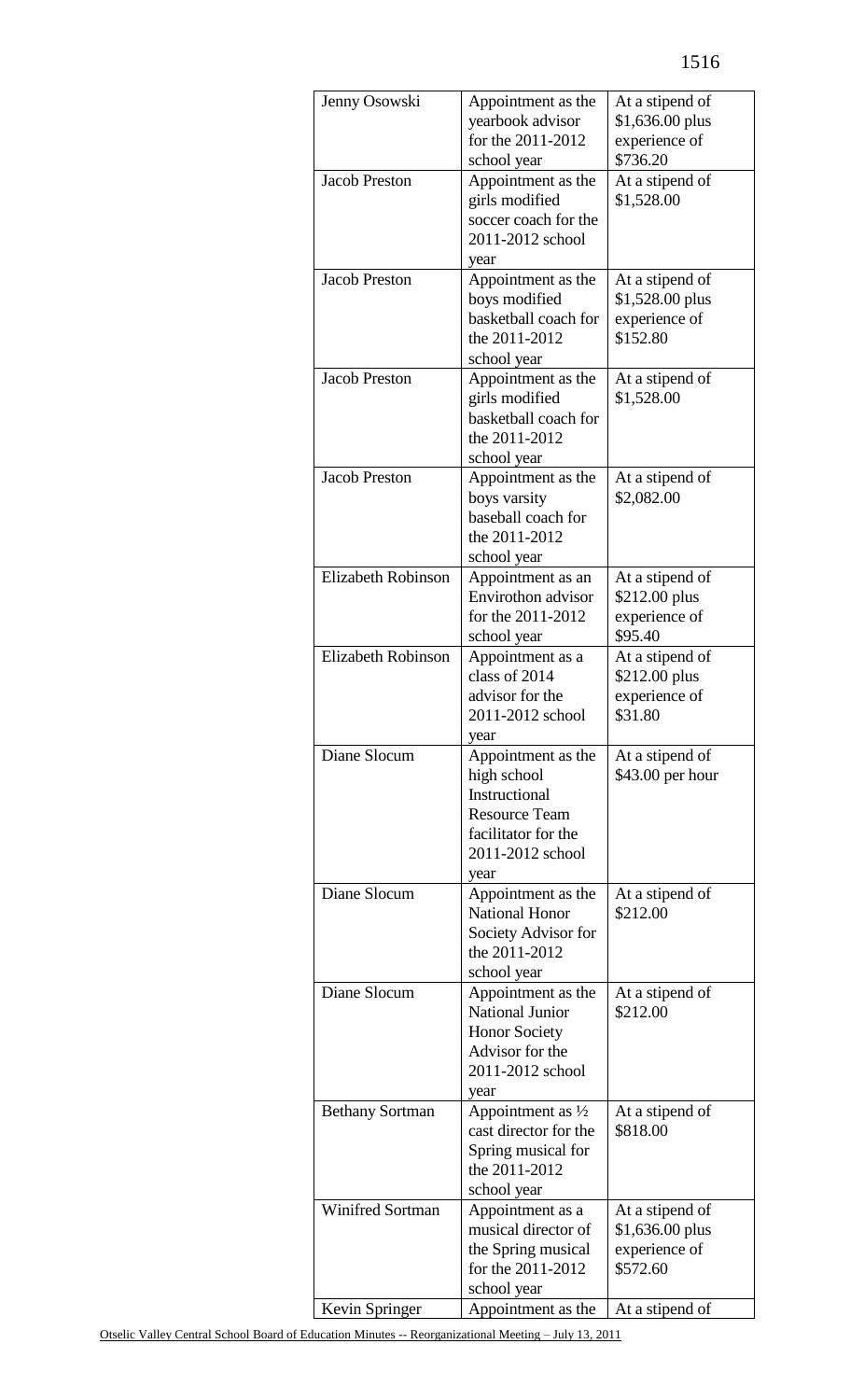|                       | girls varsity soccer<br>coach for the 2011-<br>2012 school year                                                            | \$2,082.00 plus<br>experience of<br>\$624.60                 |
|-----------------------|----------------------------------------------------------------------------------------------------------------------------|--------------------------------------------------------------|
| Kevin Springer        | Appointment as a<br>shot clock operator<br>for the 2011-2012<br>school year                                                | At a stipend of<br>\$27.00 per game                          |
| Lara Stover           | Appointment as the<br><b>IRT</b> facilitator at<br>the elementary<br>school for the 2011-<br>2012 school year              | At a stipend of<br>\$43.00 per hour                          |
| Caroline<br>Wentworth | Appointment as the<br>girls junior varsity<br>and varsity<br>basketball<br>scorekeeper for the<br>2011-2012 school<br>year | At a stipend of<br>\$33.00 per game                          |
| Sarah Yafchak         | Appointment as the<br>SADD advisor for<br>the 2011-2012<br>school year                                                     | At a stipend of<br>\$212.00 plus<br>experience of<br>\$84.80 |
| Sarah Yafchak         | Appointment as a<br>Class of 2013<br>advisor for the<br>2011-2012 school<br>year                                           | At a stipend of<br>\$370.00                                  |

Second by Mrs. Hammond.

Motion carried, 5 - 0.

| Annual Renewal of the Free<br>and Reduced Lunch and<br><b>Breakfast Program</b> | Motion by Mrs. Fox, upon the recommendation of the<br>Superintendent of Schools, to renew the application for the free and<br>reduced lunch and breakfast program for the 2011-2012 school<br>year. Second by Mrs. Marshall.                                                     |
|---------------------------------------------------------------------------------|----------------------------------------------------------------------------------------------------------------------------------------------------------------------------------------------------------------------------------------------------------------------------------|
|                                                                                 | Motion carried, 5 - 0.                                                                                                                                                                                                                                                           |
| Non Resident Attendance<br>Request                                              | Motion by Mrs. Fox, upon the recommendation of the<br>Superintendent of Schools, to approve the following non-resident<br>attendance request:                                                                                                                                    |
|                                                                                 | Cody Morgan requested by Judy Morgan                                                                                                                                                                                                                                             |
|                                                                                 | Second by Dr. Evans.                                                                                                                                                                                                                                                             |
|                                                                                 | Motion carried, 5 - 0.                                                                                                                                                                                                                                                           |
| <b>Internal Claims Auditor</b>                                                  | Motion by Dr. Evans, upon the recommendation of the<br>Superintendent of Schools, to appoint Delaware-Chenango-<br>Madison-Otsego BOCES Central Business Office to the position of<br>District Internal Claims Auditor for the 2011-2012 school year, at<br>a fee of \$1,016.00. |
|                                                                                 | Second by Mrs. Hammond.                                                                                                                                                                                                                                                          |
|                                                                                 | Motion carried, 5 - 0.                                                                                                                                                                                                                                                           |
| Committee on Special<br>Education                                               | Motion by Dr. Evans, upon the recommendation of the<br>Superintendent of Schools, to accept the recommendations of the                                                                                                                                                           |

Otselic Valley Central School Board of Education Minutes -- Reorganizational Meeting – July 13, 2011